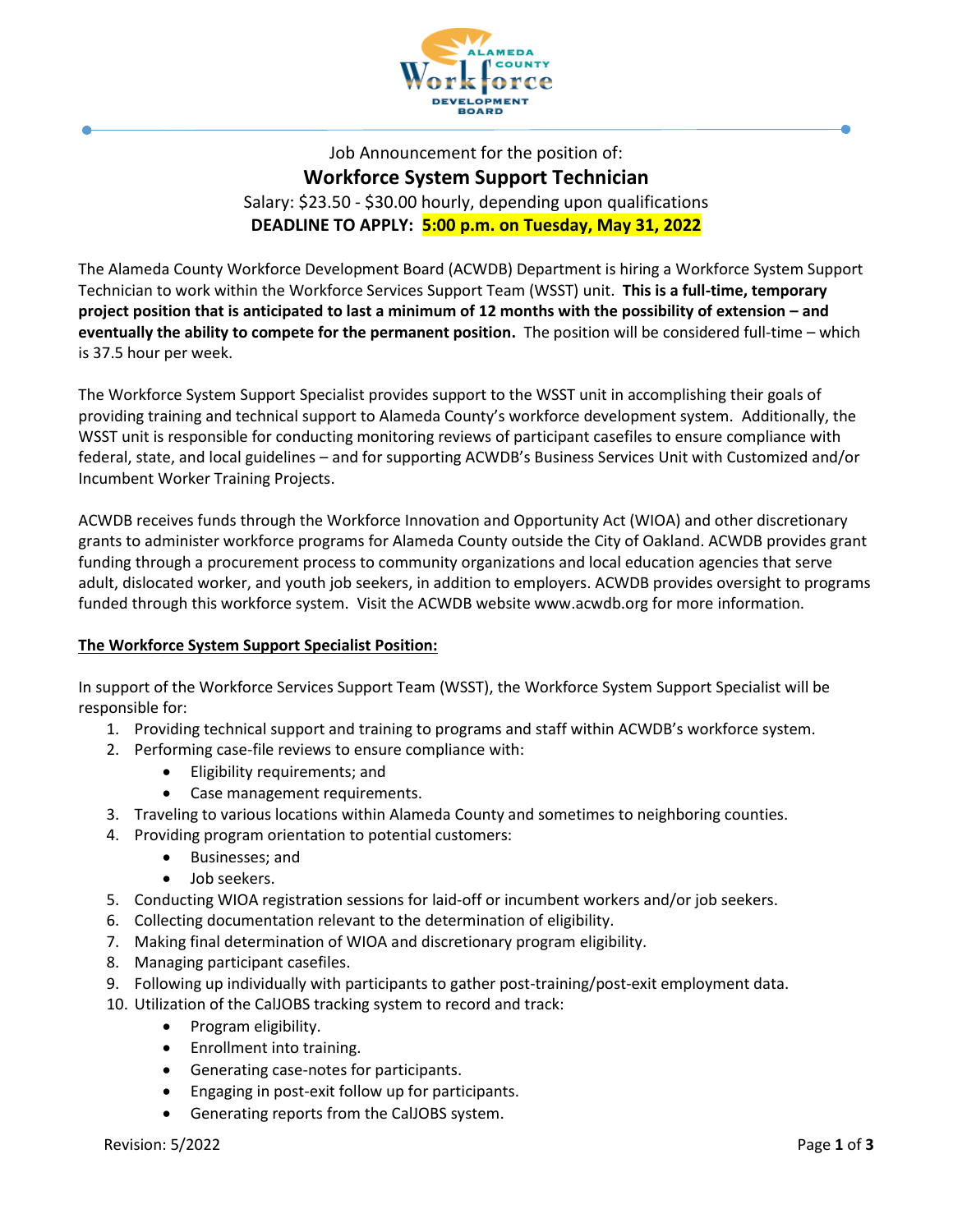- 11. Facilitating training sessions for community-based organizations and sub-contractors covering:
	- Eligibility for program services.
	- Conducting orientation and intake/registration sessions.
	- Case-Management best practices.
	- Compliance with all required aspects of service delivery.
	- Managing Contract Performance for service providers.
- 12. Working closely with other members of the WSST and other staff within the ACWDB Department.
- 13. Day-to-day technical support for intake workers, case-managers, and business assistance staff.
- 14. Other project work as is deemed relevant, necessary, and reasonable.

### **MINIMUM QUALIFICATIONS:**

1. The equivalent of completion of two years of college (90 quarter units or 60 semester units) from an accredited college or university.

#### **AND**

- 2. The equivalent of two years full-time experience working in a clerical or administrative capacity in any of the following types of organizations:
	- $\circ$  Public, community-based, or Social Service agencies or organizations where the work involved some of the following elements:
	- o Documentation collection and/or review
	- o Application processing
	- o Financial calculations; or
	- o Recordkeeping.

### **AND**

- 3. Demonstrated proficiency using various computer applications, including, but not limited to:
	- o Microsoft Office Suite of Programs (Office 365, Word, Excel, PowerPoint, Outlook, Teams, One Drive; etc.)
	- o Customer Relationship Management (CRM) Software
	- o Zoom Meeting Platform

(Additional experience may be substituted for education on a year-for-year basis.)

## **Desired Skills, Abilities, and Experience:**

Below is a list of skills, abilities, and experience that an ideal candidate should possess.

- Knowledge and experience in workforce development and/or community services.
- Knowledge of administrative and clerical procedures and systems.
- Experience managing files and records.
- Experience with public speaking.
- Resourcefulness in following up with participants post-exit.
- Ability to learn software-specific skills quickly.
- Ability to communicate effectively both verbally and in writing.
- Ability to read and interpret technical and legal language.
- Currently valid California Driver's License.
- Properly registered and insured vehicle.